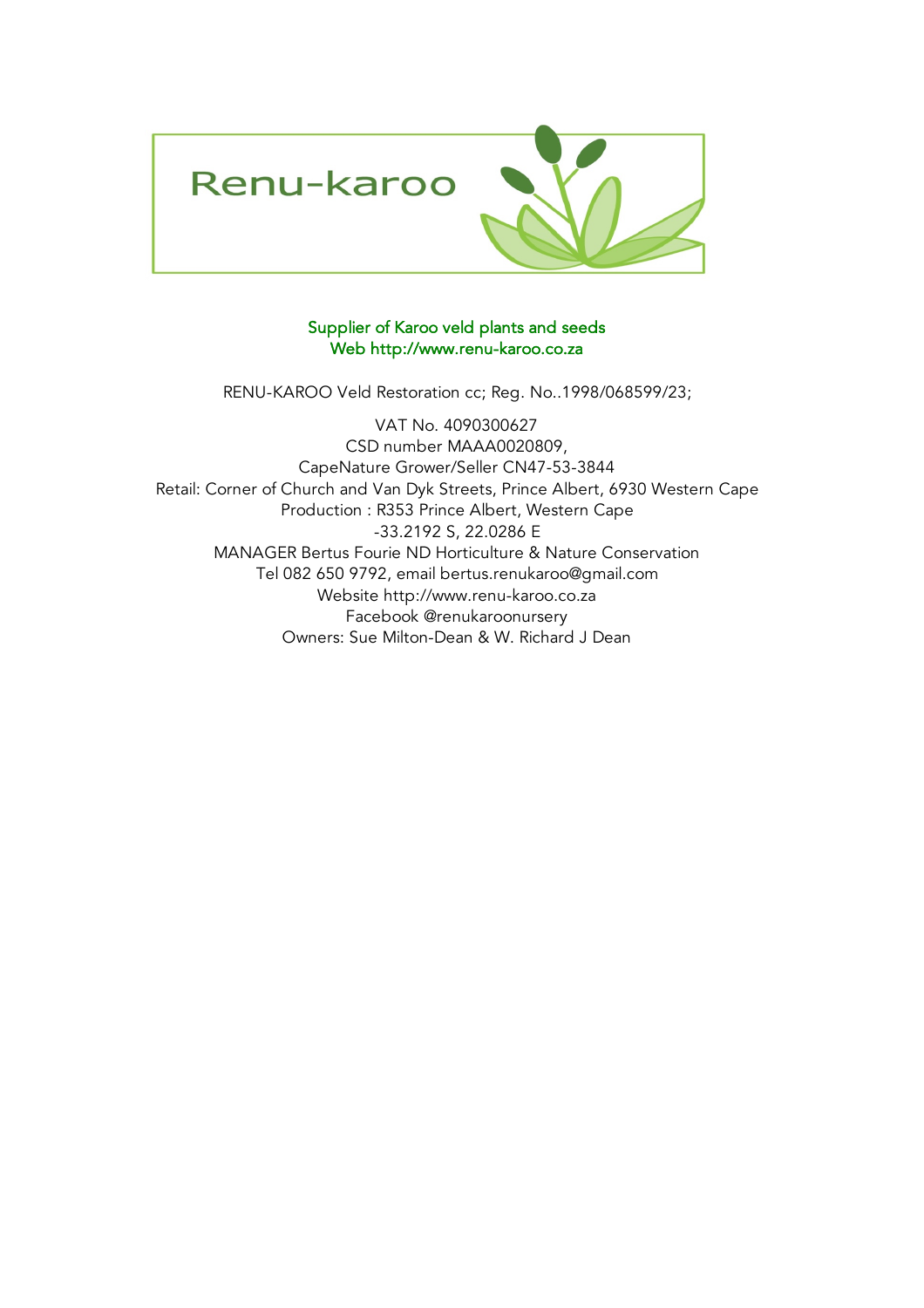| <b>GRASSES</b>            |                           |                              |             |            |            |            |  |  |  |  |
|---------------------------|---------------------------|------------------------------|-------------|------------|------------|------------|--|--|--|--|
| <b>Type Species</b>       | common name               | Cleaning                     | Stock kg    | R/kg       | <b>VAT</b> | VAT incl   |  |  |  |  |
|                           |                           |                              |             |            |            |            |  |  |  |  |
| Anthephora pubescens      | borseltjie gras           | in husks                     | 10          | R260,00    | R42,00     | R302,00    |  |  |  |  |
|                           |                           | seed head &                  |             |            |            |            |  |  |  |  |
| Aristida congesta         | steekgras                 | stalk                        | 0           | R 1 000,00 | R 150,00   | R 1 150,00 |  |  |  |  |
|                           |                           | seed head &                  |             |            |            |            |  |  |  |  |
| Aristida diffusa          | klipgras                  | stalk                        | $\mathbf 0$ | R 1 000,00 | R 150,00   | R 1 150,00 |  |  |  |  |
| Cenchrus ciliaris         | WC bloubuffelgras         | in husks                     | 8,5         | R 600,00   | R 90,00    | R 690,00   |  |  |  |  |
| Chaetobromus involucratus | hartbeesgras              | in husks                     | 0,3         | R 1 000,00 | R 150,00   | R 1 150,00 |  |  |  |  |
| Cynodon dactylon          | kweek/ Bermuda            | clean                        | 5           | R 500,00   | R 75,00    | R 575,00   |  |  |  |  |
|                           |                           | seed head &                  |             |            |            |            |  |  |  |  |
| Cynodon incompletus       | karoo kweek               | stalk                        | 0,7         | R 500,00   | R 75,00    | R 575,00   |  |  |  |  |
| Digitaria eriantha        | Smuts finger              | clean. Pelleted              | $\Omega$    | R 500,00   | R 75,00    | R 575,00   |  |  |  |  |
| Ehrharta calycina         | rooisaadgras              | in husks                     | 0,4         | R 1 000,00 | R 150,00   | R 1 150,00 |  |  |  |  |
| Enneapogon cenchroides    | sewedaegras               | in husks                     | 0,2         | R 1 000,00 | R 150,00   | R 1 150,00 |  |  |  |  |
| Enneapogon scaber         | haasgras                  | in husks                     | 2,4         | R 1 000,00 | R 150,00   | R 1 150,00 |  |  |  |  |
| Eragrostis curvula        | oulandsgras               | clean                        | 25          | R 400,00   | R 60,00    | R 460,00   |  |  |  |  |
| Eragrostis obtusa         | douvatgras                | in husks                     | 0,4         | R 800,00   | R 120,00   | R 920,00   |  |  |  |  |
| Eragrostis lehmanniana    | knietjiesgras             | in husks                     | 0,28        | R 1 000,00 | R 150,00   | R 1 150,00 |  |  |  |  |
| Fingerhuthia africana     | vingerhoedgras            | in husks                     | 10,8        | R 800,00   | R 120,00   | R 920,00   |  |  |  |  |
|                           |                           | seed head &                  |             |            |            |            |  |  |  |  |
| Hyparrhenia hirta         | dekgras                   | stalk                        | 31,5        | R 400,00   | R 60,00    | R460,00    |  |  |  |  |
| Dactyloctenium australe   | LM lawn (Berea) for shade | clean                        | 0,2         | R 2 000,00 | R 300,00   | R 2 300,00 |  |  |  |  |
| Panicum maximum           | wit buffelgras            | clean                        | $\Omega$    | R 600.00   | R 90.00    | R 690,00   |  |  |  |  |
|                           |                           |                              |             |            |            |            |  |  |  |  |
| Pennisetum clandestinum   | kikuye                    | clean, pelleted<br>on stalks | $\Omega$    | R 600,00   | R 90,00    | R 690,00   |  |  |  |  |
|                           |                           |                              |             |            |            |            |  |  |  |  |
| Sporobolus fimbriatus     | fynsaad vleigras          | uncleaned<br>vleigras with   | 3,8         | R 400,00   | R 60,00    | R460,00    |  |  |  |  |
| Sporobolus fimbriatus     | fynsaad vleigras          | husks                        | 2,1         | R 600,00   | R 90,00    | R 690,00   |  |  |  |  |
|                           |                           | seed head &                  |             |            |            |            |  |  |  |  |
| Stipagrostis ciliata      | langbeenboesmangras       | stalk                        | 98,6        | R 400,00   | R 60,00    | R 460,00   |  |  |  |  |
|                           |                           | seed head &                  |             |            |            |            |  |  |  |  |
| Stipagrostis namaquensis  | steek kweek               | stalk                        | 49,3        | R 400,00   | R 60,00    | R 460,00   |  |  |  |  |
|                           |                           | seed head &                  |             |            |            |            |  |  |  |  |
| Stipagrostis obtusa       | kortbeen boesmangras      | stalk                        | 50,4        | R 400,00   | R 60,00    | R 460,00   |  |  |  |  |
| Themeda triandra          | rooigras                  | clean                        | 0           | R 7 000,00 | R 1 050,00 | R 8 050,00 |  |  |  |  |
| Themeda triandra          | rooigras on stalks        | uncleaned                    | 12,4        | R 800,00   | R 120,00   | R 920,00   |  |  |  |  |
| Themeda triandra          | rooigras                  | heads                        | $\Omega$    | R 2 000,00 | R 300,00   | R 2 300,00 |  |  |  |  |
|                           |                           |                              |             |            |            |            |  |  |  |  |
|                           |                           |                              |             |            |            |            |  |  |  |  |